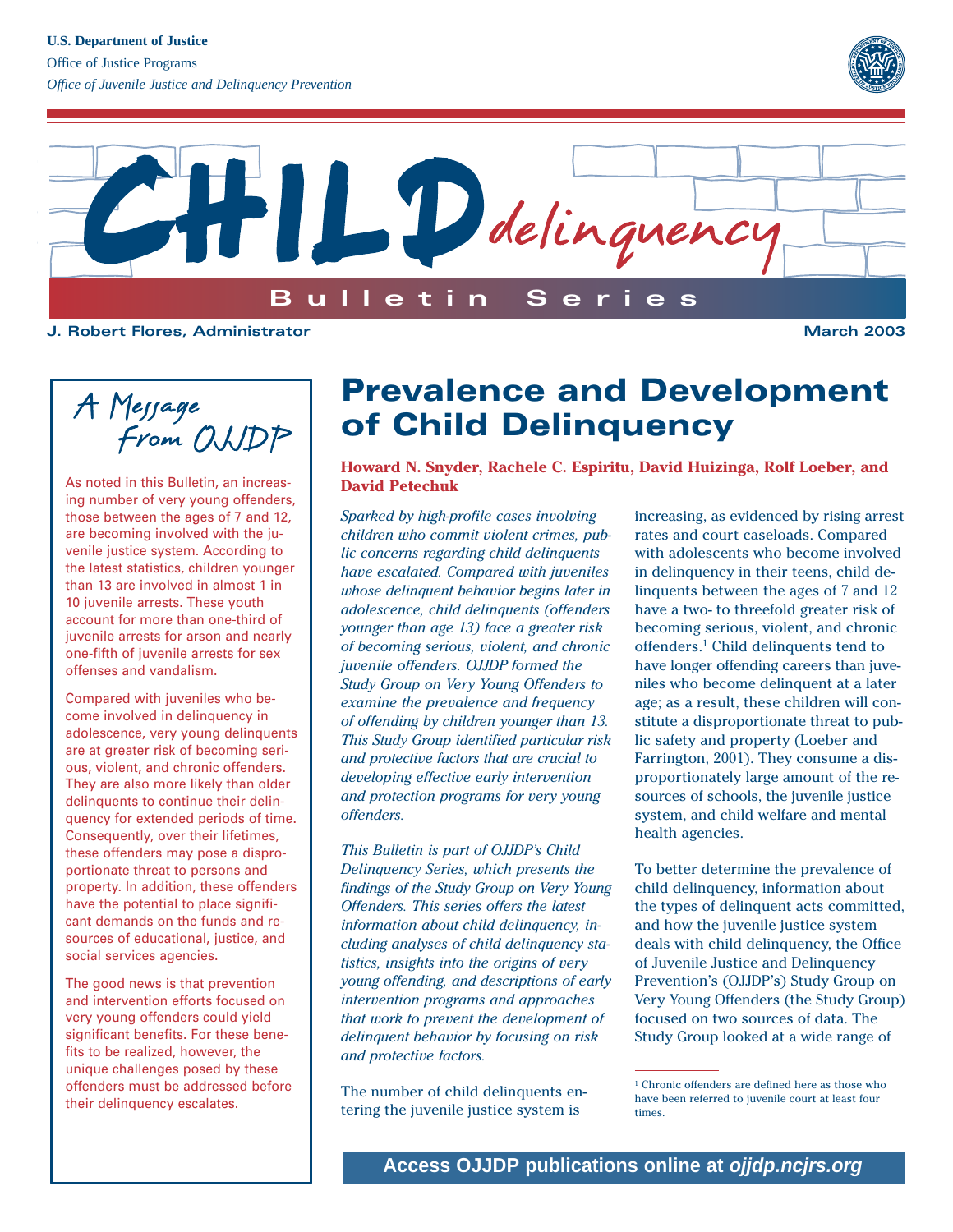official reports, from juvenile arrest data (including murders by very young children) to how the courts specifically handle child delinquency cases. It also studied self-report data gathered from children and young adolescents to enhance the information obtained from official records and shed more light on what is believed to be a substantial number of offenses committed by child delinquents that never come to the attention of the police or the courts.

The Study Group focused on three categories of children:

- Serious child delinquents who have committed one or more of the following acts: homicide, aggravated assault, robbery, rape, or serious arson.
- Other child delinquents (excluding serious delinquents).
- Children showing persistent disruptive behavior (including truancy and incorrigibility), who are at risk of offending.

Little information exists about critical issues surrounding early-onset delinquency. For example, not all very young delinquents become chronic offenders. A key question is who will become a chronic offender and under what conditions. The information presented in this Bulletin provides a basis for bringing some of the issues into focus. The longterm goal is to use this information to foster effective interventions that target very young children before they accumulate multiple offenses and develop a pattern of chronic offending.

## **Official Records on Children in the Juvenile Justice System**

Very young juveniles (those younger than 13) are fairly common in the U.S. juvenile justice system (Snyder, 2001).2 Although some of these children are

<sup>2</sup> Unless otherwise indicated, all data in this section are from this source.

#### **Figure 1: Proportions of Juvenile Arrests Involving Persons Younger Than 13 in 1997**



referred directly to the court by family members, schools, or social services agencies, the first contact for most children is an arrest by law enforcement. Data collected by the Federal Bureau of Investigation's (FBI's) Uniform Crime Reporting Program show that law enforcement agencies made approximately 253,000 arrests of children younger than 13 in 1997 (Snyder and Sickmund, 1999); about 10 percent of these arrests were for status offenses (e.g., running away from home, curfew violations, and liquor law violations). Overall, children younger than 13 made up 9 percent of all juvenile arrests (i.e., arrests of persons younger than 18) in 1997 (see figure 1 and the table).

From 1988 to 1997, arrests of very young juveniles for property crimes dropped 17 percent, while arrests for

### **Definitions**

Child delinquents are not legally defined in the same way across the United States (Snyder and Sickmund, 1999; Wiig, 2001). Many States do not have a legally defined age of criminal responsibility (i.e., minimum age of arrest) for children; however, according to common law, the minimum age is 7 (Griffin, Torbert, and Szymanski, 1998). The minimum age varies from age 6 in North Carolina to age 10 in Arkansas, Colorado, Kansas, Pennsylvania, and Wisconsin. Canada has a minimum age of 12, with a minimum age of 14 for juvenile referral to adult court. The minimum age in England is 10. The Study Group on Very Young Offenders defined child delinquents as juveniles between the ages of 7 and 12, inclusive, who had committed a delinquent act—that is. an act that would be a crime if committed by an adult. The Study Group defined disruptive nondelinquent behavior as a recurrent pattern of negativistic, defiant, disobedient, and hostile behavior toward others lasting at least 6 months during childhood and adolescence (American Psychiatric Association, 1994).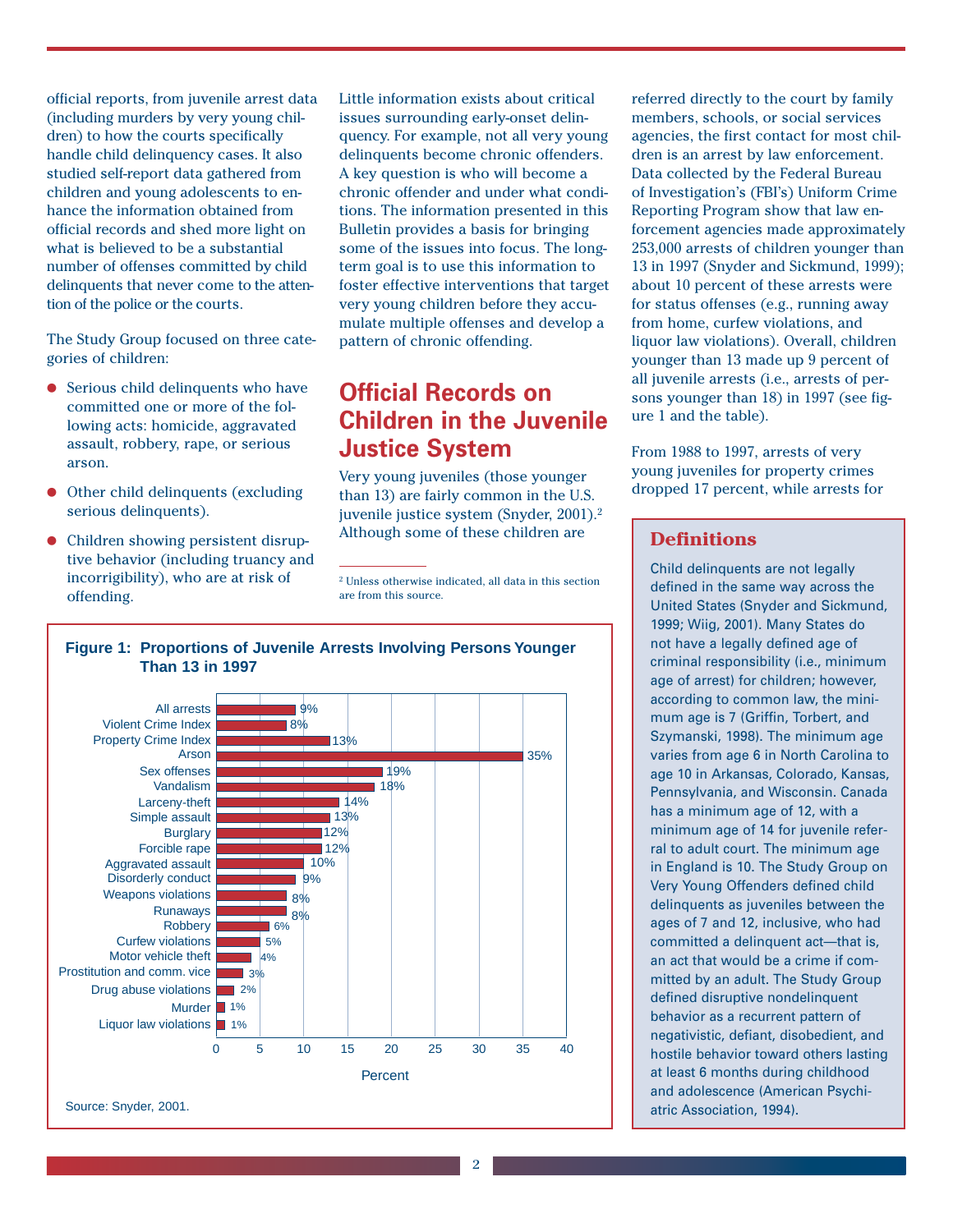#### **Table: Arrests of Juveniles Younger Than 13 in 1997**

|                               | <b>Arrest Estimates</b> |                                   |                          |                                        |                                    |
|-------------------------------|-------------------------|-----------------------------------|--------------------------|----------------------------------------|------------------------------------|
|                               | Than 13                 | <b>Younger Younger</b><br>Than 10 | <b>Ages</b><br>$10 - 12$ | <b>Percentage</b><br><b>Ages 10-12</b> | <b>Percentage</b><br><b>Female</b> |
| <b>Total</b>                  | 253,100                 | 42,700                            | 210,300                  | 83                                     | 24                                 |
| <b>Violent Crime Index</b>    | 10,700                  | 1,700                             | 9,000                    | 84                                     | 14                                 |
| Murder and nonnegligent       |                         |                                   |                          |                                        |                                    |
| manslaughter                  | $50$                    | ~10                               | $50$                     | 82                                     | 5                                  |
| Forcible rape                 | 700                     | 100                               | 500                      | 83                                     | 3                                  |
| Robbery                       | 2,600                   | 300                               | 2,300                    | 88                                     | 11                                 |
| <b>Aggravated assault</b>     | 7,400                   | 1,300                             | 6,200                    | 83                                     | 17                                 |
| <b>Property Crime Index</b>   | 91,200                  | 14,600                            | 76,600                   | 84                                     | 26                                 |
| <b>Burglary</b>               | 16,400                  | 3,300                             | 13,100                   | 80                                     | 12                                 |
| Larceny-theft                 | 68,900                  | 9,900                             | 59,000                   | 86                                     | 31                                 |
| Motor vehicle theft           | 2,500                   | 200                               | 2,300                    | 92                                     | 18                                 |
| Arson                         | 3,400                   | 1,200                             | 2,200                    | 64                                     | 9                                  |
| <b>Other Offenses</b>         |                         |                                   |                          |                                        |                                    |
| Other assaults                | 30,600                  | 5,000                             | 25,600                   | 84                                     | 23                                 |
| Forgery and                   |                         |                                   |                          |                                        |                                    |
| counterfeiting                | 200                     | $50$                              | 200                      | 76                                     | 32                                 |
| Fraud                         | 500                     | 200                               | 400                      | 69                                     | 33                                 |
| Embezzlement                  | $50$                    | ~10                               | $50$                     | 75                                     | 31                                 |
| Stolen property buying,       |                         |                                   |                          |                                        |                                    |
| receiving, possessing         | 2,200                   | 200                               | 1,900                    | 89                                     | 13                                 |
| Vandalism                     | 25,100                  | 6,300                             | 18,700                   | 75                                     | 10                                 |
| Weapons carrying,             |                         |                                   |                          |                                        |                                    |
| possessing, etc.              | 4,400                   | 800                               | 3,600                    | 83                                     | 12                                 |
| Prostitution and              |                         |                                   |                          |                                        |                                    |
| commercialized vice           | $50$                    | $50$                              | $50$                     | 59                                     | 24                                 |
| Sex offenses (except forcible |                         |                                   |                          |                                        |                                    |
| rape and prostitution)        | 3,300                   | 800                               | 2,500                    | 76                                     | 9                                  |
| Drug abuse violations         | 4,500                   | 500                               | 4,000                    | 89                                     | 22                                 |
| Gambling                      | 100                     | ~10                               | 100                      | 96                                     | 4                                  |
| Offenses against the          |                         |                                   |                          |                                        |                                    |
| family and children           | 1,000                   | 300                               | 700                      | 70                                     | 37                                 |
| Driving under the             |                         |                                   |                          |                                        |                                    |
| influence                     | 100                     | 100                               | $50$                     | 23                                     | 18                                 |
| Liquor law violations         | 2,000                   | 300                               | 1,700                    | 86                                     | 39                                 |
| <b>Drunkenness</b>            | 400                     | 100                               | 200                      | 63                                     | 25                                 |
| Disorderly conduct            | 20,700                  | 2,500                             | 18,200                   | 88                                     | 24                                 |
| Vagrancy                      | 200                     | $50$                              | 100                      | 80                                     | 15                                 |
| All other offenses            |                         |                                   |                          |                                        |                                    |
| (except traffic)              | 31,100                  | 6,300                             | 24,800                   | 80                                     | 23                                 |
| Suspicion                     | 100                     | $50$                              | 100                      | 80                                     | 15                                 |
| Curfew and loitering law      |                         |                                   |                          |                                        |                                    |
| violations                    | 9,300                   | 800                               | 8,500                    | 91                                     | 29                                 |
|                               | 15,700                  | 2,100                             | 13,500                   | 86                                     | 48                                 |
| <b>Runaways</b>               |                         |                                   |                          |                                        |                                    |

Note: Detail may not add to totals because of rounding. Source: Snyder, 2001.

violent crimes increased 45 percent. Very young juveniles arrested in 1997 were much more likely to be charged with a violent crime, weapons offense, or drug violation than those arrested in

1988. Between 1988 and 1997, arrests for simple assaults increased 79 percent, weapons law violations increased 76 percent, drug abuse violations increased 165 percent, and curfew violations increased 121 percent.

#### **Homicide**

Murders by child delinquents (those age 12 and younger) are relatively rare. According to the FBI's Supplementary Homicide Reports, a juvenile offender (i.e., a person younger than 18) was involved in about 27,000 of the approximately 386,000 murders in the United States between 1980 and 1997 (Snyder, 2001). On average, during this same period, approximately 30 murders per year were committed by offenders younger than 13. More than half (54 percent) of the murder victims of child delinquents were killed with a firearm, and more than one-third (38 percent) of the murder victims were also younger than 13. The following data provide a snapshot of very young juvenile murderers:

- Fifty-two percent were 12 years old.
- Twenty-two percent were 11 years old, and the remaining 26 percent were 10 or younger.
- Eighty-four percent were male.
- Forty-eight percent were white and 50 percent were black. The other murders were committed by American Indian or Asian youth.

### **Juvenile Court Referrals**

According to the National Juvenile Court Data Archive, an estimated 181,300 delinquency cases in 1997 involved offenders who were younger than 13 at the time of court intake. In the 10 years between 1988 and 1997, a substantial change occurred in both the number and the type of child delinquents referred to juvenile court for processing. The number of cases disposed by juvenile courts that involved child delinquents increased 33 percent (see figure 2), far more than the corresponding 6-percent increase in their arrests, indicating that law enforcement agencies and other sources were referring a larger percentage of child delinquents who had been arrested to juvenile courts. In 1997, 57 percent of cases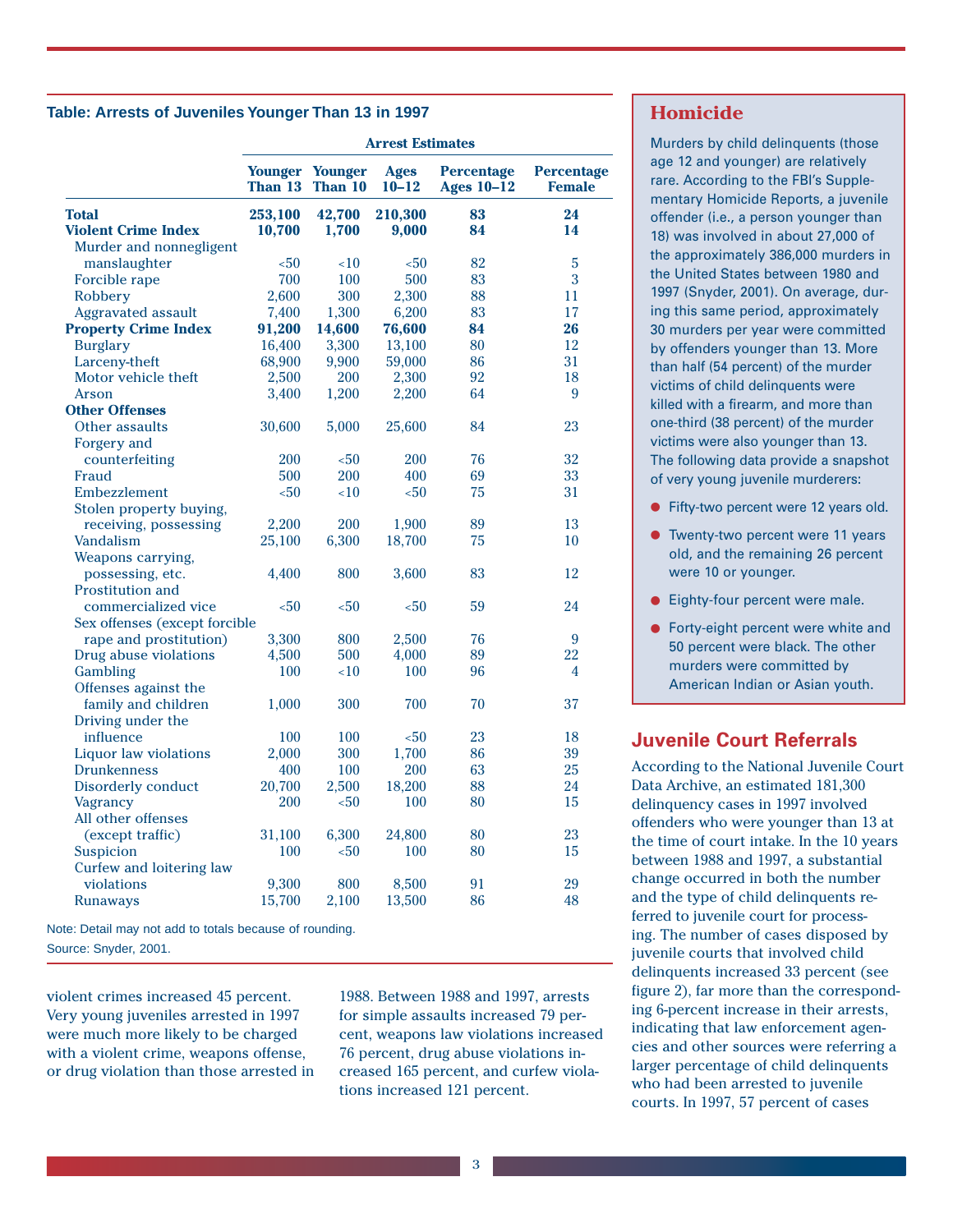



involving child delinquents were property offenses, 29 percent were violent offenses or other offenses against a person, 12 percent were offenses against the public order, and 2 percent were drug law violations.

Juveniles whose first referral to court for a delinquency offense had occurred before age 13 were far more likely to become chronic offenders—that is, to have had at least four referrals to juvenile court—than juveniles whose first referral had occurred when they were older. In addition, compared with juveniles who began their court careers after age 12, these child delinquents were also more likely to become serious and violent offenders (see figure 3).

The proportion of female child delinquents rose from 17 percent in 1988 to 22 percent in 1997. In addition, the juvenile court referral rate for very young black juveniles in 1997 was approximately three times the referral rate for white juveniles. The increase in juvenile court cases of child delinquents was greater for nonwhite juveniles (41 percent) than white juveniles (28 percent), indicating an increasing racial disparity in juvenile court referrals over this 10-year period. Although the offense profile of child delinquents differed little for males and females, the offense profiles of white and nonwhite youth did differ. For example, nonwhite youth were slightly more likely to be charged with a person offense (32 percent versus 27 percent) and slightly less likely to be charged with a property offense (54 percent versus 59 percent).

Determining whether the changes discussed above reflect changes in children's behavior, in society, or in the prosecution practices within the juvenile justice system is difficult. Nevertheless, the number of child delinquents entering the juvenile justice system is increasing, as evidenced by rising arrest rates and court caseloads.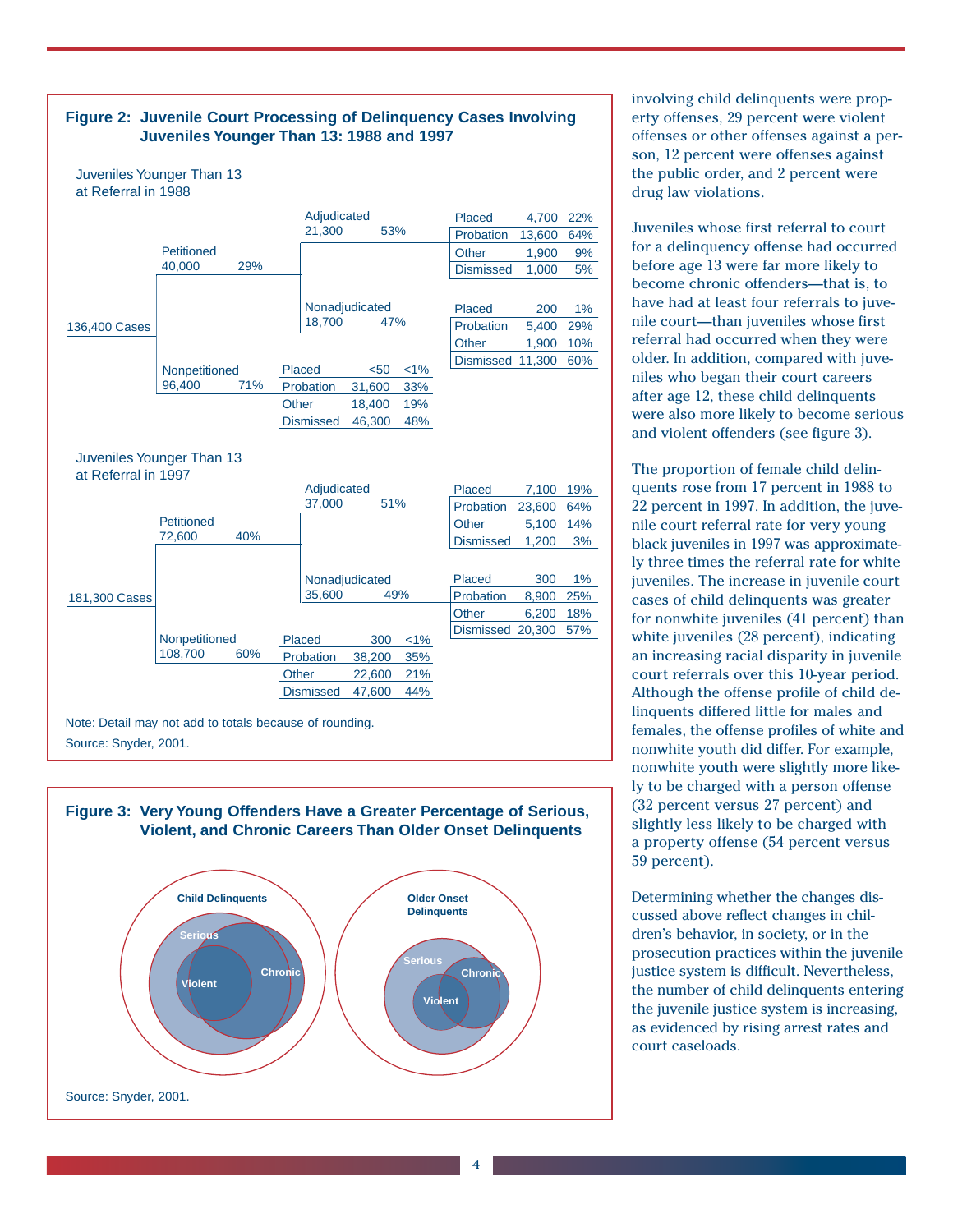### **How the Courts Respond to Child Delinquents**

As expected, juvenile courts respond very differently to offenders younger than 13 than to older juveniles. For example, between 1988 and 1997, the likelihood of detention between referral and court disposition was much less for children age 12 and younger (10 percent) than for older juveniles (21 percent). Juvenile courts were also more likely to handle informally cases involving child delinquents than they were cases involving older juveniles. However, from 1988 to 1997, U.S. juvenile courts intervened significantly in the lives of a growing number of very young juvenile offenders. For example, the proportion of formally handled cases involving this age group increased from 29 percent to 40 percent. In addition, the number of cases involving a child delinquent that resulted in formal courtordered probation increased 73 percent.

Although boys and girls had similar offense profiles, young males were more likely to be formally processed than young females (42 percent versus 34 percent), to be adjudicated delinquent if petitioned (52 percent versus 46 percent), and slightly more likely to be ordered to out-of-home placement (20 percent versus 17 percent). As a result, while four times as many boys as girls were referred to juvenile court between 1988 and 1997, six times as many boys as girls were ordered to residential placement, and five times as many boys were placed on formal probation.

Racial minorities were overrepresented at almost every stage in the juvenile justice system. Although nonwhite youth constituted about 20 percent of the U.S. juvenile population in 1997, they were involved in 37 percent of court cases of juveniles younger than 13. Court cases of nonwhite juveniles were more likely to involve detention while the youth were awaiting court disposition (16 percent versus 7 percent) and more likely to be placed on the court docket (45 percent versus 37 percent). Although

equal proportions of white and nonwhite juveniles were adjudicated delinquent, nonwhite juveniles were more likely to be ordered to out-of-home placement (23 percent versus 17 percent).

From 1988 to 1997, placement of all child delinquents (regardless of sex and/or race) in residential facilities increased 49 percent. In 1997, about 23,000 child delinquents were placed on formal, court-ordered probation and about 7,000 were placed in a residential facility (see figure 2). An increasing number of child delinquents are being brought before the courts charged with serious delinquent offenses and courts are now more likely to impose formal sanctions.

## **Self-Report Data**

Self-report data from children and young adolescents enhance information based on official records. Previous developmental and epidemiological studies using self-report measures have indicated that young people are willing to report accurate information about committing both minor and serious delinquent acts (Espiritu et al., 2001).

The Study Group found only seven studies that examined delinquency in children and adolescents and that also included the self-reported prevalence or incidence of delinquency in children age 12 and younger (Espiritu et al., 2001). This reflects the limited amount of published epidemiological information available on child offenders. For example, only two studies (the Denver Youth Survey and the Pittsburgh Youth Study) provided prevalence rates for very young children (i.e., respondents between the ages of 7 and 10). These two studies, however, are based on highrisk urban samples. Although weighted to provide representative samples of high-risk urban children, they do not provide estimates for general populations or rural areas.

### **Child Delinquency Research: An Overview**

Historically, delinquency studies have focused on later adolescence, the time when delinquency usually peaks. This was particularly true in the 1990s, when most researchers studied chronic juvenile offenders because they committed a disproportionately large amount of crime. Research conducted during this period by OJJDP's Study Group on Serious and Violent Juvenile Offenders concluded that youth referred to juvenile court for their first delinquent offense before age 13 are far more likely to become chronic offenders than youth first referred to court at a later age. To better understand the implications of this finding, OJJDP convened the Study Group on Very Young Offenders in 1998. Its charge was to analyze existing data and to address key issues that had not previously been studied in the literature. Consisting of 16 primary study group members and 23 coauthors who are experts on child delinquency and psychopathology, the Study Group found evidence that some young children engage in very serious antisocial behavior and that, in some cases, this behavior foreshadows early delinquency. The Study Group also identified several important risk factors that, when combined, may be related to the onset of early offending. The Study Group report concluded with a review of preventive and remedial interventions relevant to child delinquency.

The Child Delinquency Bulletin Series is drawn from the Study Group's final report, which was completed in 2001 under grant number 95–JD–FX–0018 and subsequently published by Sage Publications as *Child Delinquents: Development, Intervention, and Service Needs* (edited by Rolf Loeber and David P. Farrington). OJJDP encourages parents, educators, and the juvenile justice community to use this information to address the needs of young offenders by planning and implementing more effective interventions.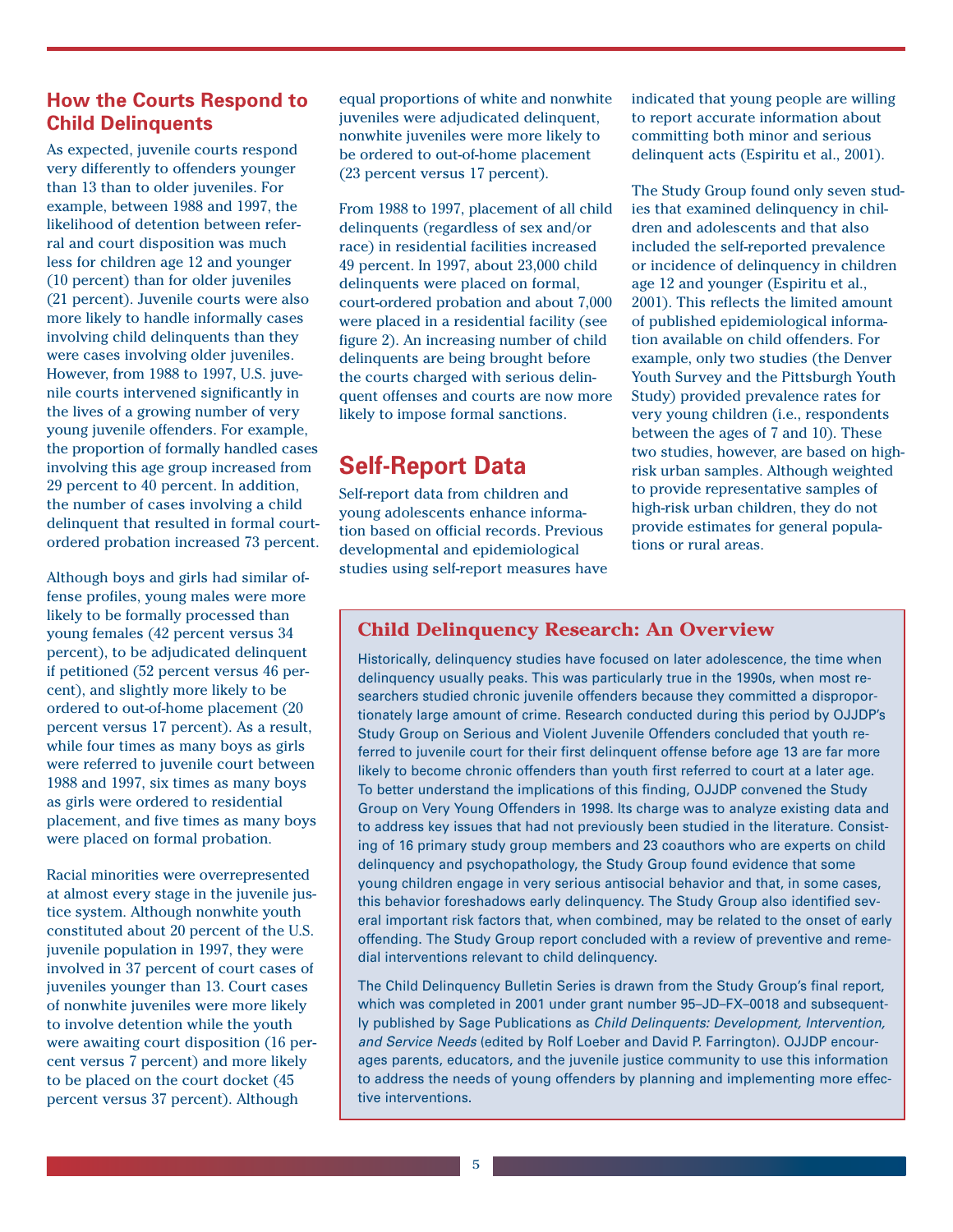According to self-reports from the studies conducted in Denver and Pittsburgh, 14–19 percent of young boys (ages 7–10) engaged in "street offenses" (offenses of social concern, such as stealing more than \$50, aggravated assault, and burglary). In general, however, boys reported higher levels of involvement in "other serious offenses," such as stealing less than \$50, simple assault, arson, and joyriding (37–41 percent in Pittsburgh, 20–30 percent in Denver). These boys also reported similar or greater levels of involvement in "minor offenses," such as status or public disorder offenses (23–29 percent in Pittsburgh, 13–24 percent in Denver). In the Denver study, girls reported lower rates of delinquency involvement than boys, except for minor offenses; girls were not studied in Pittsburgh.

Findings from several studies revealed that the prevalence of serious offenses committed by 11- to 12-year-olds was fairly consistent, despite differences in sample characteristics, cohort, locale, and methodology. Results indicated that approximately 5–17 percent of 11- to 12 year-old males engaged in one or more types of serious assault. When considered in the context of rates of 2 percent for 7-year-olds and 7 percent for 10 year-olds, these data show that the prevalence of serious assaults increases as age increases. Although rates of serious property offenses were slightly lower for 11- to 12-year-olds, overall statistics show that a substantial number of young people engaged in serious delinquent acts (Espiritu et al., 2001).

Prevalence rates for minor delinquent acts were substantially higher than for serious delinquent acts. Approximately 25 percent of 11- to 12-year-olds reported committing a minor assault at least once. Prevalence rates for minor property acts ranged from 2 to 39 percent in these studies. Overall, the selfreported rates for status and public disorder offenses were much lower. As reported in two national surveys—the 1976 National Youth Survey and the 1997 National Longitudinal Survey of

Youth—rates for acts of public disorder were 6–9 percent and 4–7 percent, respectively (Espiritu et al., 2001). Although some aspects of delinquency, such as weapons use, have changed over the years, a comparison of the 1976 National Youth Survey and the 1997 National Longitudinal Survey of Youth indicates that the prevalence of delinquent offending among 11- to 12 year-olds appears to have remained relatively the same over the past two decades.

### **Developmental Aspects of Child Delinquency**

Because detailed measures on child delinquency from national surveys are lacking, the Study Group relied on two specialized studies of child populations in different localities within the United States, namely, self-report data from the Denver Youth Survey and Pittsburgh Youth Study. In analyzing these data, the Study Group examined the following aspects of child delinquency: aggression and violence, other offenses, length of involvement in delinquency, delinquency patterns during ages 7–12, and police contact. These aspects are discussed in the following sections.

### **Aggression and Violence**

According to self-report data, some aggressive behavior (hitting, fighting, physically attacking) appeared to be normative during the early ages, when more serious forms of aggression and violence were less common. For example, in Denver and Pittsburgh, 82–88 percent of these samples of high-risk youth reported engaging in some form of aggression or violence before age 13, with roughly 60 percent of Denver children and nearly 80 percent of boys in Pittsburgh reporting these behaviors before age 9. Approximately 24–33 percent reported involvement only in aggression in which no one was injured. The prevalence of minor assaults in which the victim was injured was approximately 50 percent in Denver (57

### **Influence of Older, Deviant Juveniles**

Older juveniles often influence younger children. In addition, studies have shown that juveniles who associate with deviant peers are more likely to be involved in delinquent behavior and arrested at a younger age than those who do not associate with such deviant juveniles (Coie et al., 1995). Therefore, it is important to note that, in 1997, the vast majority of very young offenders held in juvenile facilities were housed with older juveniles. Only 1 percent of residents age 12 and younger were in facilities that held no teenagers, and 96 percent were in facilities with juveniles age 15 and older. These very young offenders were placed in situations that brought them in contact with older, deviant juveniles, thereby increasing the likelihood that these young offenders would continue their involvement in delinquent behavior.

percent of boys and 40 percent of girls) and 32 percent of boys in Pittsburgh.

How widespread is violence among children? Keeping in mind that the answer depends on how aggression and violence are defined, initial involvement in serious violence generally does not occur until ages 11–12 or later, and prevalence rates typically decline as the seriousness of violence increases. Only about 5 percent of children in Denver (9 percent of boys and 3 percent of girls) and 7 percent of boys in Pittsburgh were involved in serious violence by age 12. However, in the studies noted, the vast majority of both boys and girls were involved in less serious forms of aggression.

### **Other Offenses**

As compared to their participation in aggression and violence, children reported substantially less involvement in other types of offenses by age 12.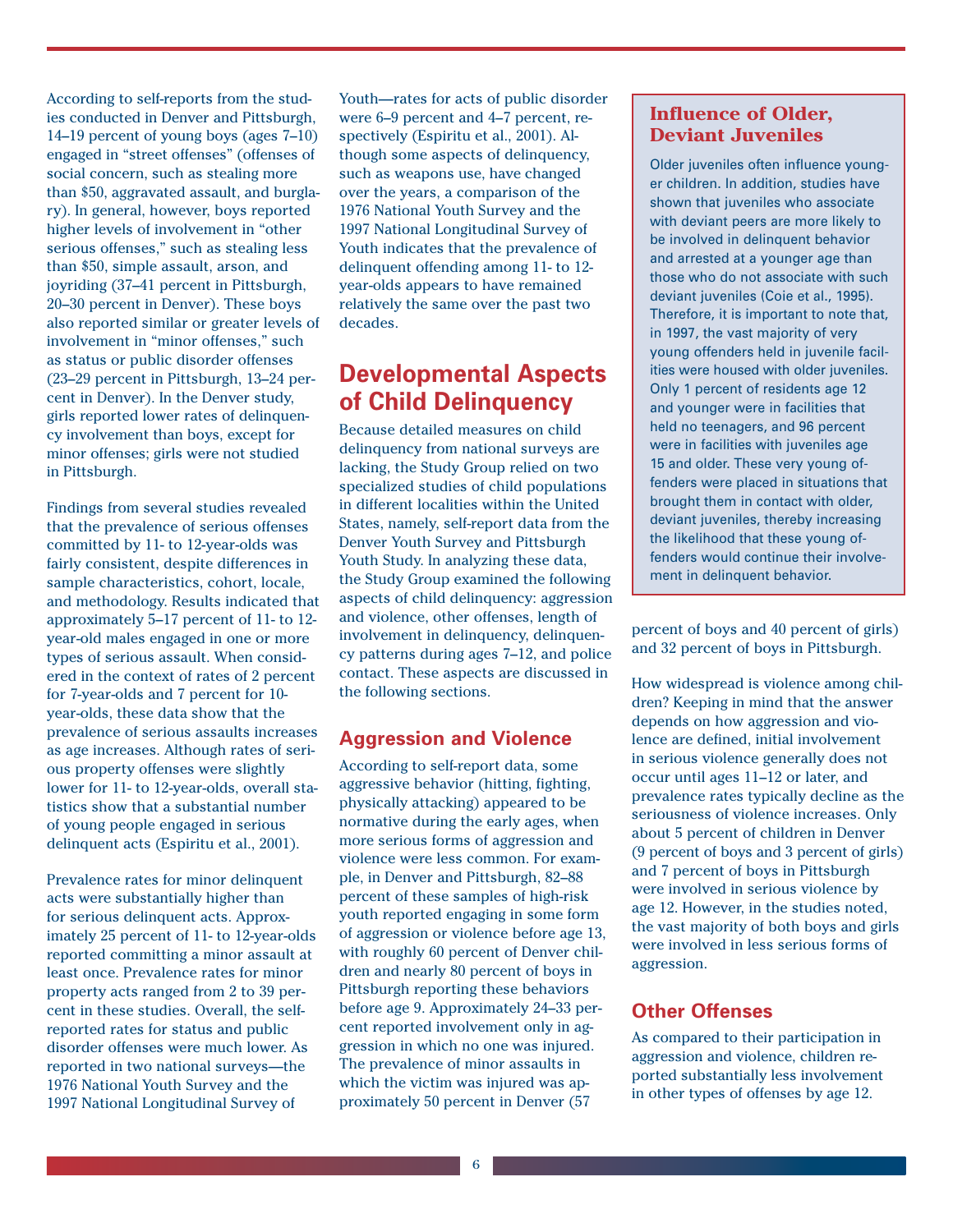Among boys, self-reports of offenses in Denver and Pittsburgh included theft (38 percent in Denver and 56 percent in Pittsburgh), property damage (31 percent in Denver and 54 percent in Pittsburgh), status offenses (19 percent in Denver and 39 percent in Pittsburgh), burglary (6 percent in Denver and 8 percent in Pittsburgh), and arson (8 percent in Denver and 9 percent in Pittsburgh). Overall, rates were lower for girls than for boys. As with aggression, initiation of involvement in other offenses was spread fairly evenly across ages 7–12. The use of alcohol and marijuana was an exception, with a higher rate of initiation in 11- to 12-year-olds.

### **Length of Involvement**

Self-report information from childhood through adolescence indicated that a good deal of involvement in delinquency was limited to childhood. For example, about half of the Denver children (49 percent) who initiated minor violence in which the victim was injured were involved in this activity for 2 years or less. For the other half, however, involvement in most forms of delinquency continued for 5 years or more. In terms of serious violence, a large proportion (40 percent) were involved for 2 years or less, with about 35 percent involved for 3–4 years and 25 percent involved for 5 years or more. Similar findings held for most other offenses (with the exception of status offenses and drug use), with involvement generally limited to childhood for 75 percent or more of juveniles.

### **Patterns During Ages 7–12**

The Study Group found that about 33 percent of children in Denver and Pittsburgh reported no involvement in minor violence (with some level of injury), property offenses, or drug use. About 29 percent reported involvement in only one general type of offense and 38 percent engaged in multiple offenses. In Denver, the most common pattern included both minor violence and property offenses, involving about 70 percent of multiple offenders; more than

half of these juveniles also used drugs. Violence and drug use formed the most common pattern in Pittsburgh.

### **Police Contact**

In Denver, a substantial number of the high-risk children reported contact with the police by age 12. Prevalence of police contact increased with age (4 percent at ages 7–8, 7 percent at ages 9–10, and 11 percent at ages 11–12), and boys were more likely than girls to be contacted by the police for delinquency. According to the Denver data, most police contacts were for simple assaults and theft, followed by vandalism, trespassing, weapons violations, and other offenses such as status offenses and civil violations. Children ages 7–10 contacted by police were commonly taken home or to a social services agency. However, more than half of children ages 11–12 contacted by police for delinquency appeared in court, with court dispositions commonly involving fines, community service, restitution, or probation.

### **Summary**

Most studies of juvenile delinquency over the past two decades have focused on older, serious and violent juvenile offenders. Younger delinquents have been ignored partly because their number is relatively small and their threat is not as immediate. However, whereas the number of very young offenders is small compared with older juveniles, child delinquents present unique challenges that need to be addressed. Intervening before minor offenses become more serious and before the occasional offender becomes a chronic offender is important.

The Study Group's analyses of available studies show that official information on child delinquency is corroborated by self-reports of delinquent behavior. The age of onset and patterns of offending found in these studies provide useful information for the development of prevention and intervention programs for

at-risk youth. Studies show that children as young as age 7 are involved in delinquent offenses and that some of them will have lengthy criminal careers. As a result, prevention and intervention programs targeting this young age group may benefit these children.

Although the majority of children have limited involvement in delinquency (1–5 years), a large proportion of children are involved in delinquency during childhood and often begin offending early. The statistics cited in this Bulletin show that the number of child delinquents entering the juvenile justice system is increasing and, in some communities, may be reaching critical mass. Whether this is the result of changes in children's behavior, in families, in society, in prosecution practices, or in all of these factors is uncertain. The mental health and other needs of child delinquents should not be ignored. Their behaviors may greatly affect families and communities. Even modestly successful prevention and intervention programs could yield significant benefits, including reducing the overall level of crime in a community, decreasing the future expenditure of tax dollars, and improving the overall well-being of families, children, and youth in a community.

# **References**

American Psychiatric Association. 1994. *Diagnostic and Statistical Manual of Mental Disorders,* 4th ed. Washington, DC: American Psychiatric Association Press.

Coie, J.D., Miller-Johnson, S., Terry, R., Lochman, J.E., Maumary-Gremaud, A., and Hyman, C. 1995. The influence of deviant peer associations on juvenile offending among African-American adolescents. Paper presented at the annual meeting of the American Society of Criminology, Boston, MA, November 9–14.

Espiritu, R.C., Huizinga, D., Crawford, A., and Loeber, R. 2001. Epidemiology of selfreported delinquency. In *Child Delinquents: Development, Intervention, and Service Needs,* edited by R. Loeber and D.P. Farrington. Thousand Oaks, CA: Sage Publications, Inc., pp. 47–66.